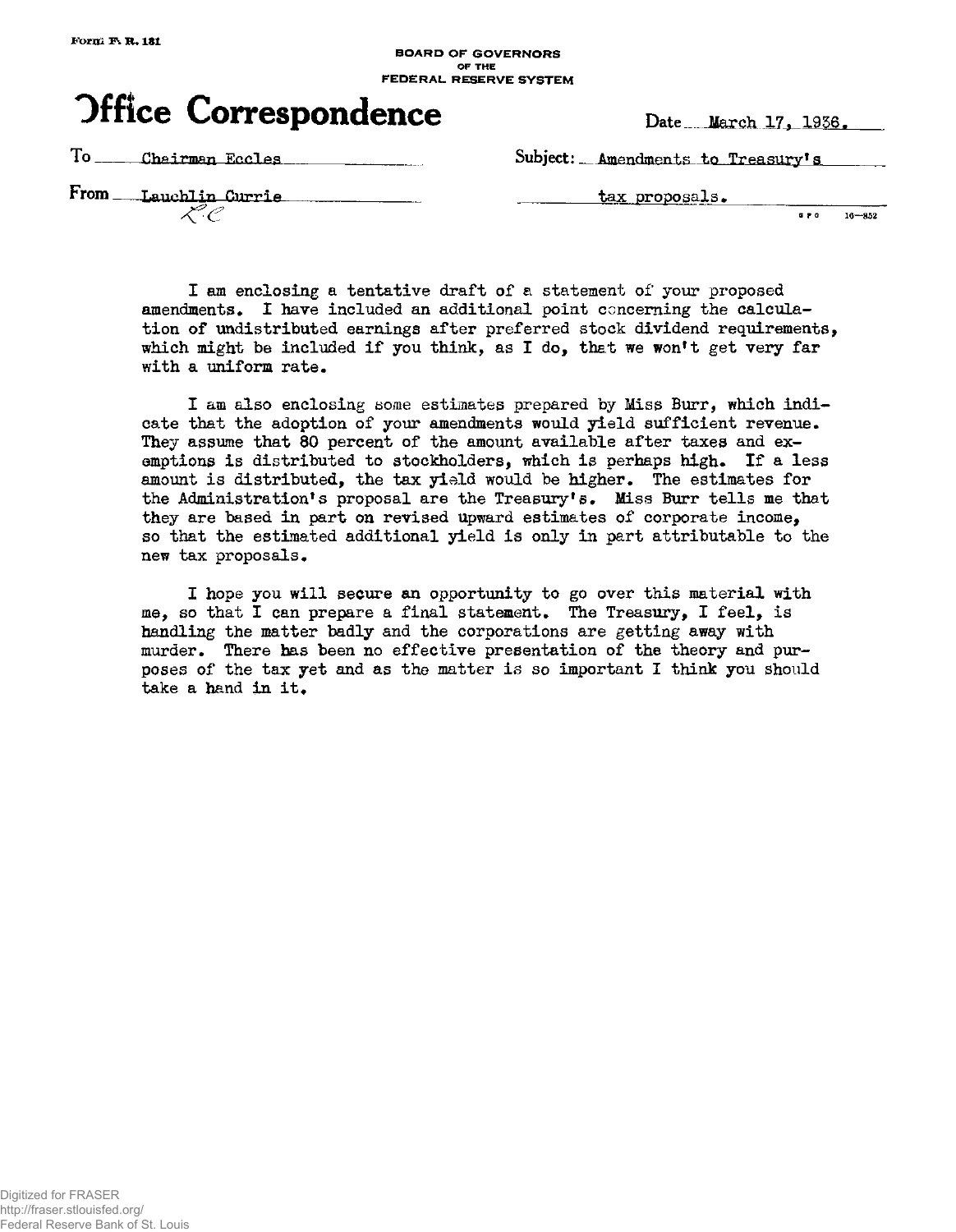## **SUGGESTED AMENDMENTS TO PROPOSED TAX OH UNDISTRIBUTED CORPORATE INCOME**

**The proposed amendments are as follows:** 

**1. Retain a flat corporate tax of twelve percent.** 

**2. Permit exemption for reasonable and contractual debt retirements and delinquent taxes.** 

**5. Apply a 50 percent uniform rate to undivided profits after exemptions .** 

**4. If a graduated rate on undivided profits is retained, make the graduation steeper and apply it to undistributed profits after preferred stock dividend requirements.** 

**5. Exempt the undistributed income of banks and insurance companies but retain a corporate tax of twelve percent.** 

**6. Interpret "undistributed" as meaning undistributed by March 1st of the succeeding year.** 

**There are three main purposes which the proposed tax should serve:** 

**1. It should raise some |600 million additional revenue.** 

**2. It should close up a loophole through which the owners of property have escaped their fair share of taxation.** 

**5. It should do this by actually forcing distribution of profits in order that the abuses associated with undistributed income may be lessened.** 

**Since the tax is to be grafted onto an existing system, care must be taken as far as possible to avoid fortuitous gains and losses to individuals and to minimize hardship to financially weak corporations. In other words, the purposes of the tax should be accomplished, if possible, without changing people's incomes, including income actually received in**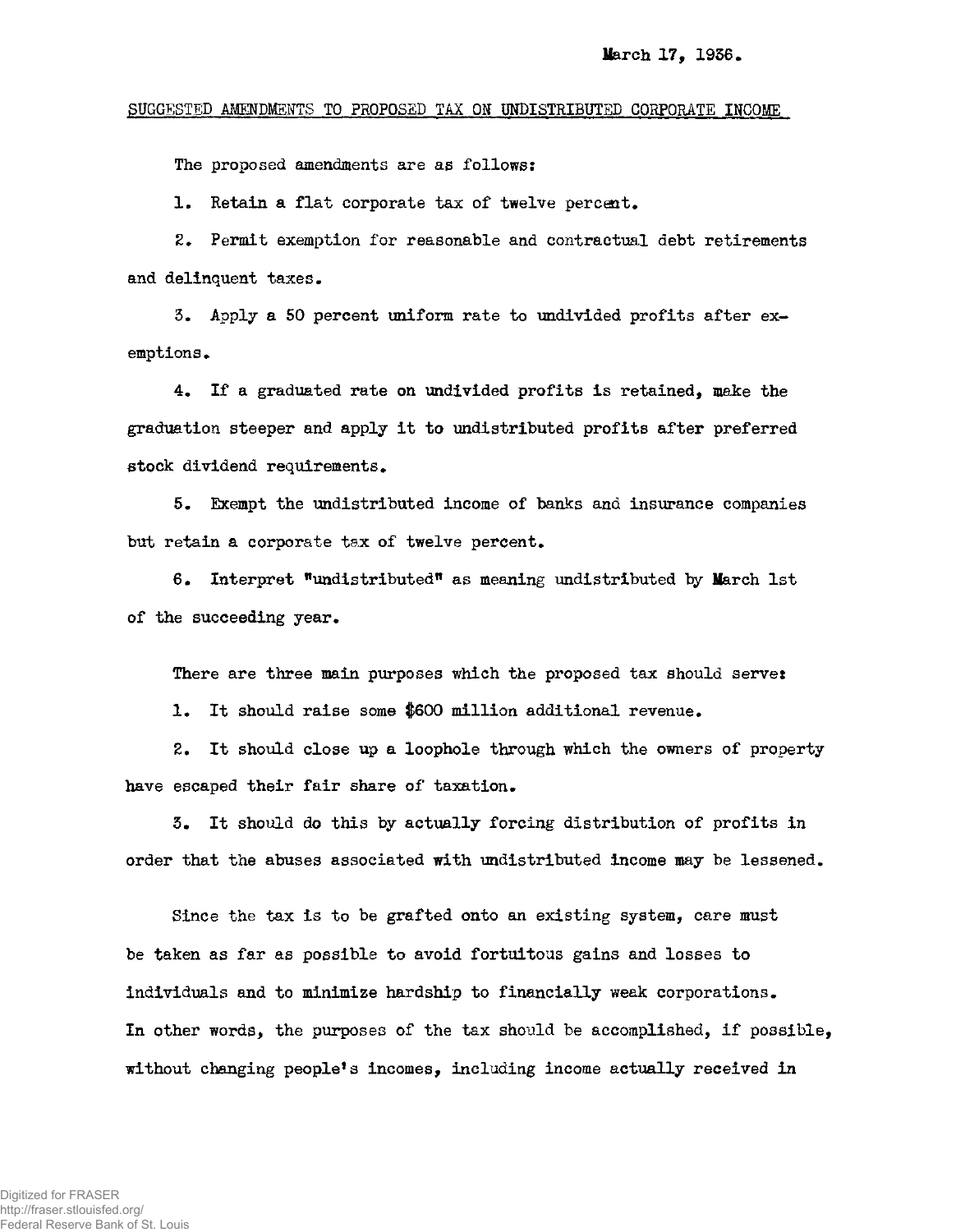**the form of dividends and income left with corporations, and without causing bankruptcies and undue hardships to people whose corporations have entered into contractual obligations to make certain payments out of income. It is believed that the nearest approach to this ideal would be secured by the adoption of the amendments suggested above. Retention of corporate income tax of twelve percent»** 

 $-2-$ 

**From a legalistic point of view the corporate income tax constitutes a deduction from the income of the people owning a corporation. It may be argued, therefore, that the remission of the corporate tax and the imposition of a tax on undivided profits does not constitute an increase in the income of stockholders but merely means that their income is taxed in a different way. The flaw in this argument is its legalistic bias.**  In actual fact, stockholders look up a corporation's earnings as the **earnings after the deduction of taxes and assess the value of the stock accordingly. To remit the corporate income tax would, from the point of view of the stockholders, be on the same footing as a reduction of corporate expenses and an increase in corporate income. Per share earnings would be higher and stock prices would rise in reflection of this fact. This would be a clear windfall gain to the present holders of listed stocks. Even in the case of privately-owned corporations the remission of the corporate tax would enhance the sale value of the property. The windfall gain would be particularly noticeable in the case of public utility holding companies, where a small percentage increase in the per share earnings of**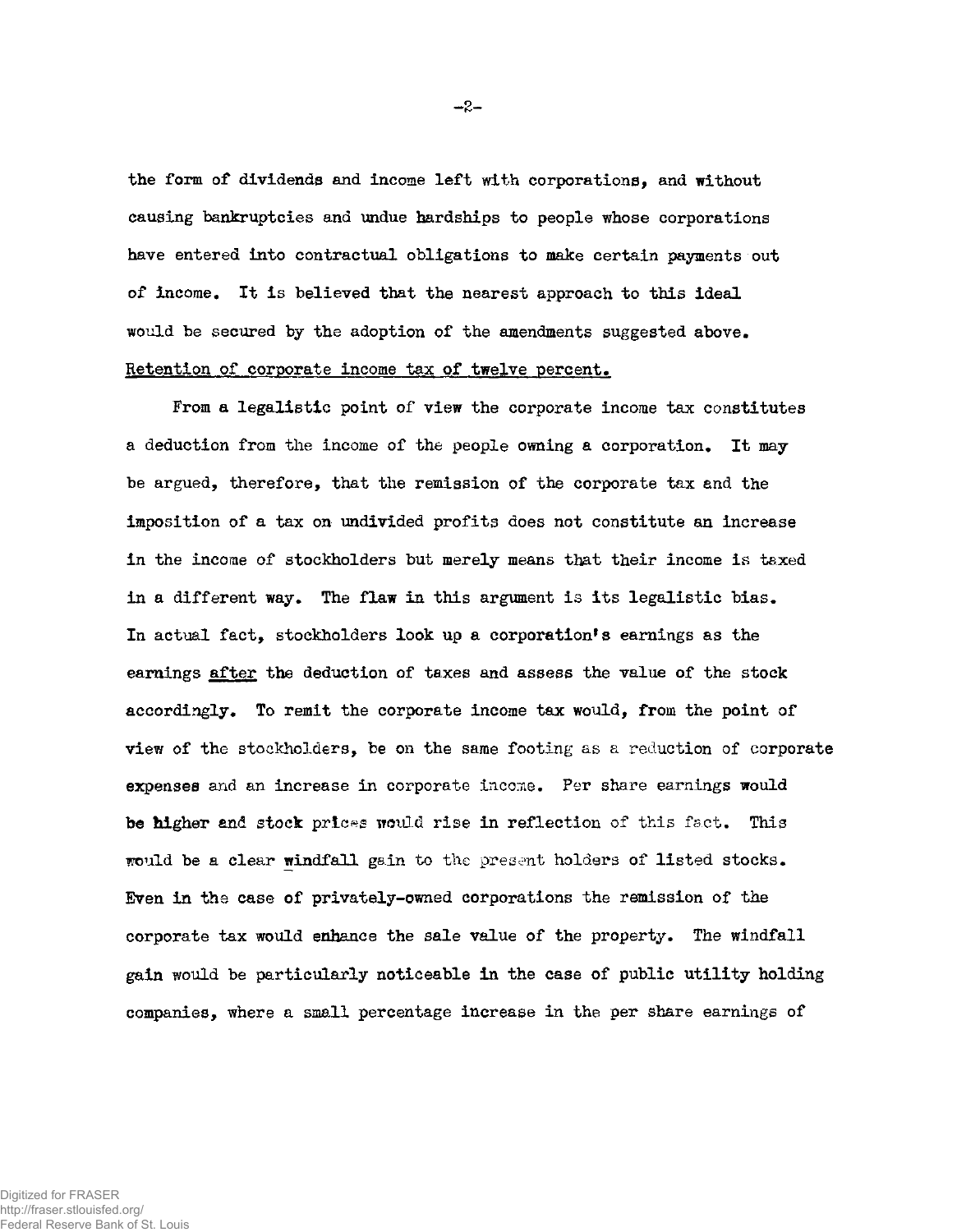**operating companies is translated into a large percentage increase in the per share earnings of the top holding companies.** 

**There appears to be no justification for granting this windfall gain, particularly in view of the fact that the recipients of the gain are already the wealthiest people in the community, and in view of the fact that profits have been rising more rapidly than wage rates and will doubtless continue to do so as recovery proceeds. Moreover, it is undesirable on other grounds that a further impetus be given to the rise in stock prices. The most that stockholders are entitlted to is a reduction in the corporate income tax to compensate for the removal of the**  exemption of dividends from the normal individual income tax.

**If corporations elect to retain earnings subject to the undivided profits tax to an amount sufficient to cause their tax bill to equal the present taxes, and thus cause no change in per share earnings after taxes, the windfall objection is met, but even more serious objections**  arise. Two of the main purposes of the tax, the raising of additional **revenue and the forcing of increased dividend disbursements, will have been defeated.** 

Under the low rates on undistributed income reported to have been **approved by the House Sub-Committee, it is stated that corporations can retain as large a proportion of earnings as before and still pay no greater tax. If they retain 40 percent of their earnings the effective**  rate on the total net income is only  $14\frac{1}{2}$  percent. If this is so no more will be distributed to stockholders and the only additional revenue will

**- 3 -**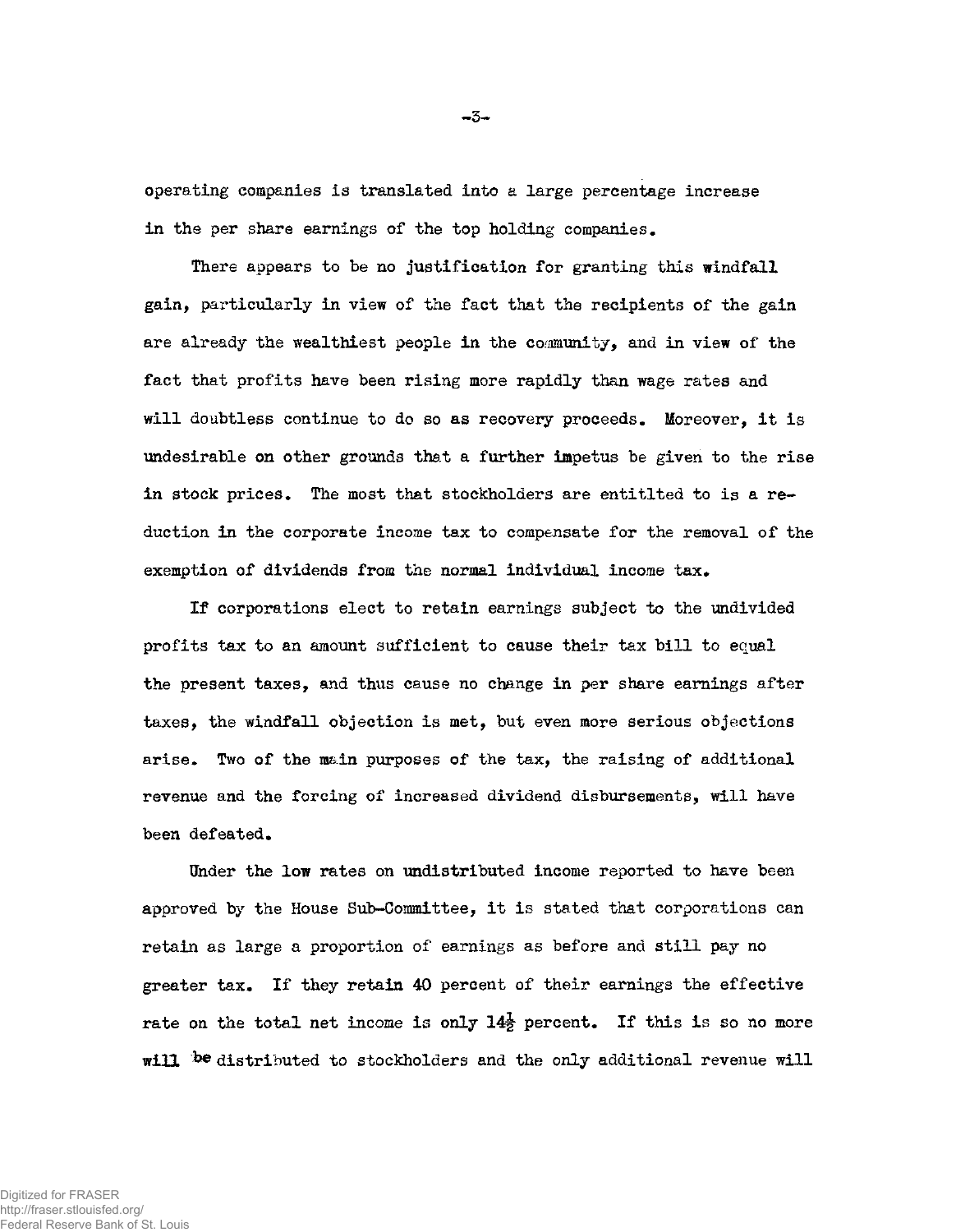**come from the removal of the exemption of dividends from the normal tax. Additional revenue from higher dividends due to higher earnings accompanying business revival should not, of course, be attributed to the proposed tax, since they are presumably already included in the individual income tax estimates.** 

**The problem of securing fair taxation on earnings attributable to stock held by foreigners would be solved in large part by retaining a corporate tax on net earnings. Since it has been proposed above that it be lowered to twelve percent because of the removal of dividends from the normal tax, and since foreigners are not subject to this tax, dividends paid on stock held by or on behalf of foreigners should be subject to a special four percent tax. This rate would offer less incentive to evasion than would the high rates mentioned in the press.** 

**If corporations still paid a corporate tax on net income, managements could not fool the stockholders by justifying the payment of a tax on retained earnings by pointing out that the tax was no higher than formerly.** 

**Still another reason for the retention of the corporate tax is that it will permit necessary exemptions from the undivided profits tax without entailing too great a loss of revenue. Unless grave injustice is to be done, exemptions should be allowed for income devoted to the repayment of debt and back taxes, in accordance with contractual and legal obligations• This exemption could be strictly limited by providing that (a) it be applied to funded debt outstanding on March 1, 1936, (b) it be** 

**\_ 4 -**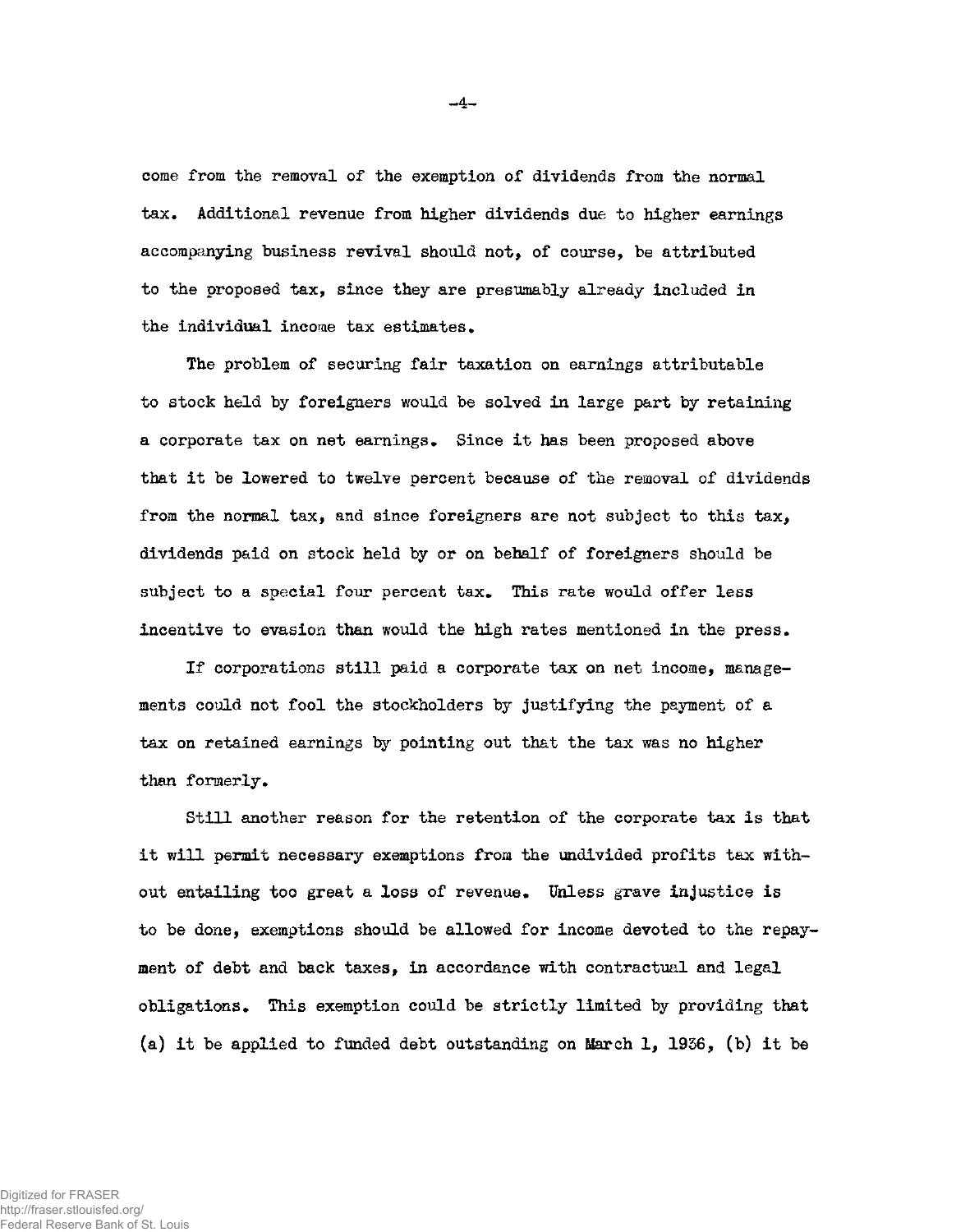**applied to unfunded debt outstanding on March 1, 1934, regardless of renewals since that date, and (c) it is limited either to sinking fund requirements or to an annual amount sufficient to retire the debt at maturity. The same exemption should apply to sinking fund requirements for the retirement of preferred stock if agreements to this effect have**  been entered into before March 1, 1936. For the future it will be under**stood that debt retirements would have to be handled by issuing new stock for this purpose.** 

**For the most part the exemptions would benefit corporations in straitened circumstances such as small corporations heavily in debt to banks, real estate corporations, and railroads and utilities. Most of the very large and profitable corporations are out of debt. Agitation**  for exemptions of "reasonable" reserves might be met by granting exemp**tions for the purposes mentioned above, and the opposition to a high rate on undistributed profits thus diminished. If a corporate income tax is retained and undistributed earnings taxed at a high rate, both of which courses are desirable, many small corporations heavily in debt will face bakruptcy owing to the difficulty of getting all the stockholders to agree to purchase new stock.** 

**The tax should be applied after the deduction of the corporate tax exemptions and preferred dividend requirements. While preferred stock is called stock, it resembles a junior debenture much more closely than it**  does an equity. With few exceptions preferred stockholders do not share

**- 5 -**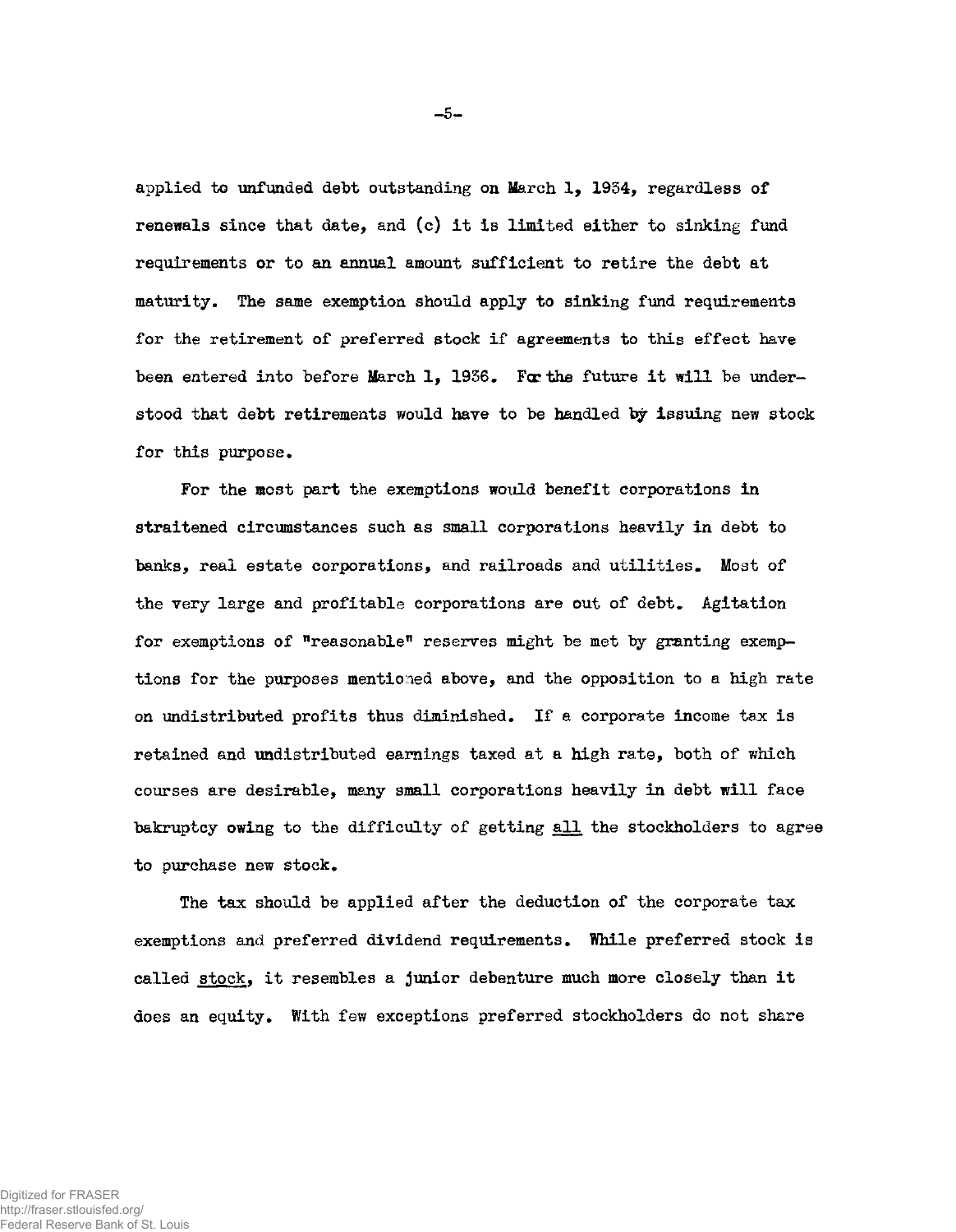**in increased earnings. Preferred stockholders, therefore, do not have income on which they evade taxation by leaving it with corporations. Common stockholders may point to a sixty percent distribution of their corporation earnings when actually only some thirty percent of their earnings (i.e., net available for common) is distributed. The Government should be concerned with the realities of situations and not allow itself to be circumvented in its objectives by the extent that both preferred and common are called stock. In this particular case the reality of the situation is the evasion of taxation by common stockholders. By imposing the tax on earnings available for the equity holders and undistributed to them, equality of treatment would be assured stockholders of corporations having preferred stock outstanding and those not having preferred stock outstanding. This amendment is suggested if a graduated rate is maintained. If a flat rate is substituted it would not be necessary.** 

**A firm stand should be made against exemptions for "depression reserves". As much publicity as possible should be given to the fact that the so-called depression reserves were in actual fact not availed of to any extent in the worst depression on record. The holdings of cash and tax-exempt securities of non-financial corporations from December 1929 to December 1952 declined only from \$10,859,000,000 to \$9,070,000,000, or #1,789,000,000, while their holdings of other securities increased \$5,594,000,000. The surplus of these corporation decreased by nearly \$15,000,000,000, but this was due to charge-offs rather than out-of-pocket disbursements. It should be pointed out that corporations in general** 

**- 6 -**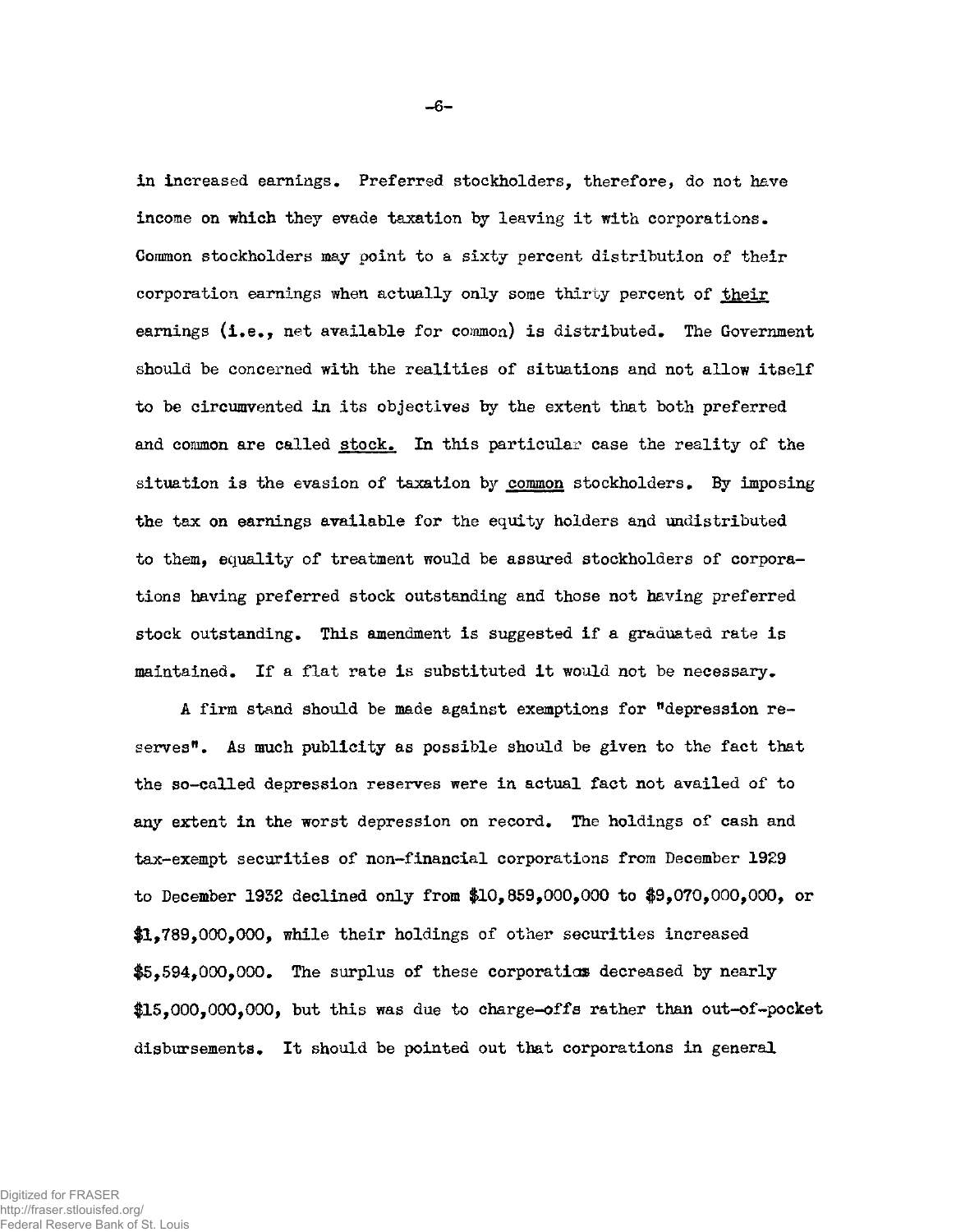**have more cash now than they have ever had in the past and that if they feel they need still more there is nothing to prevent them from issuing new stock for this purpose. The whole argument for "depression reserves" is a smokescreen to cover aversion to the payment of taxes and the weakening of despotic insider control that would be endangered by a prohibitive tax on undistributed earnings. The Administration should assume a vigorous offensive on this point and make the facts known.** 

**There is very little in the much-touted point of the maintenance of dividends in a depression. For all non-financial corporations in the years 1950-1932 the payment of unearned dividends less undistributed earnings amounted only to \$2,754,000,000 — which is inconsiderable in comparison with the decline of \$41,000,000,000 in the national income between 1929 and 1952.** 

**Under the low scale of graduation provided for by the House Sub-Committee, corporation managements and wealthy stockholders will still find it advantageous to hold back earnings, paying, if necessary, up to 55% on undistributed earnings. They will still be evading high surtax rates and strengthening their control, and the small stockholders will be victimized. It is doubtful, however, if the smaller stockholders would make an effective protest since the corporation managements will talk.about "depression reserves", "sound corporate practice", etc., and put the blame on the Government. If the tax is uniform and high it will no longer pay to retain earnings and there will be no talk of "depression**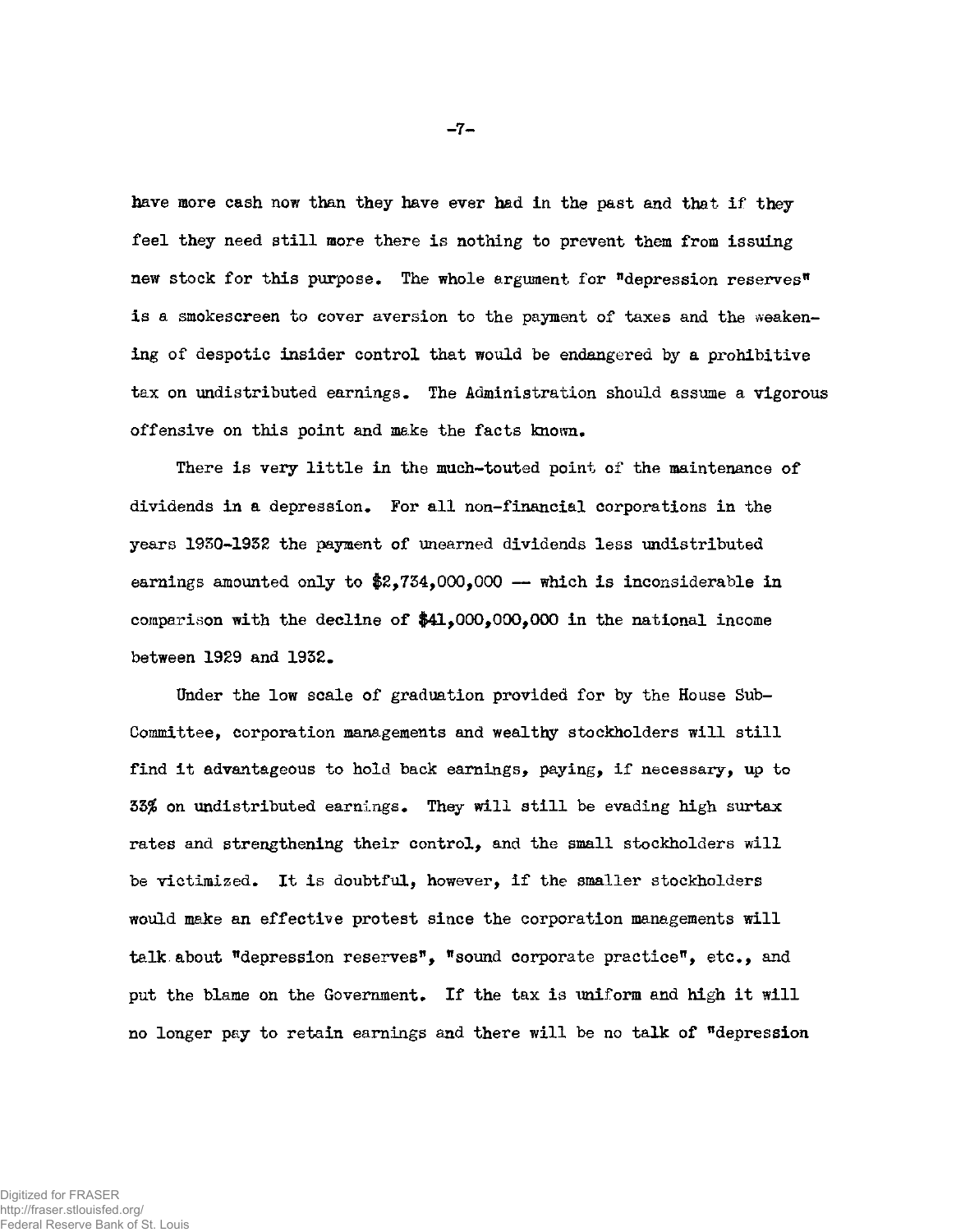**reserves\*, and stockholders will pay taxes according to their ability to pay and not according to the tax calculations of wealthy stockholders or of managements desirous of increasing their power.** 

**It is assumed that banks and insurance companies will be exempted from the tax on undistributed earnings and will continue to pay the present corporate income tax. It is suggested that, in view of the removal of the exemption of dividends from the normal tax, the corporate tax on such institutions should be reduced to twelve percent. The larger the**  capital and surplus of banks, the less danger there is of loss to depositors and to the Federal Deposit Insurance Corporation. Interest rates are low **and may remain low for a considerable period. Banks<sup>1</sup> earnings, therefore, are also low and many banks experience difficulty in raising new capital, although the rapid increase in deposits makes this desirable. In these circumstances it may prove to the best interests of the country to encourage banks to strengthen the proprietors<sup>1</sup> interest by reinvesting earnings. It might be well to limit this exemption in the case of banks to such undistributed earnings as will not cause the combined capital and surplus to exceed twenty percent of deposits. It might be well also to require that present capital plus future subscribed capital should be at least equal to surplus in order that advantage may be taken of this exemption.** 

**For the purposes of the proposed tax, undistributed income should be income undistributed by March 1st of the succeeding year. Corporations do not know what their earnings have been until after the end of the year. Adequate time should be allowed for the declaration of a final dividend after the result of the year's operations is known.** 

**- 8 -**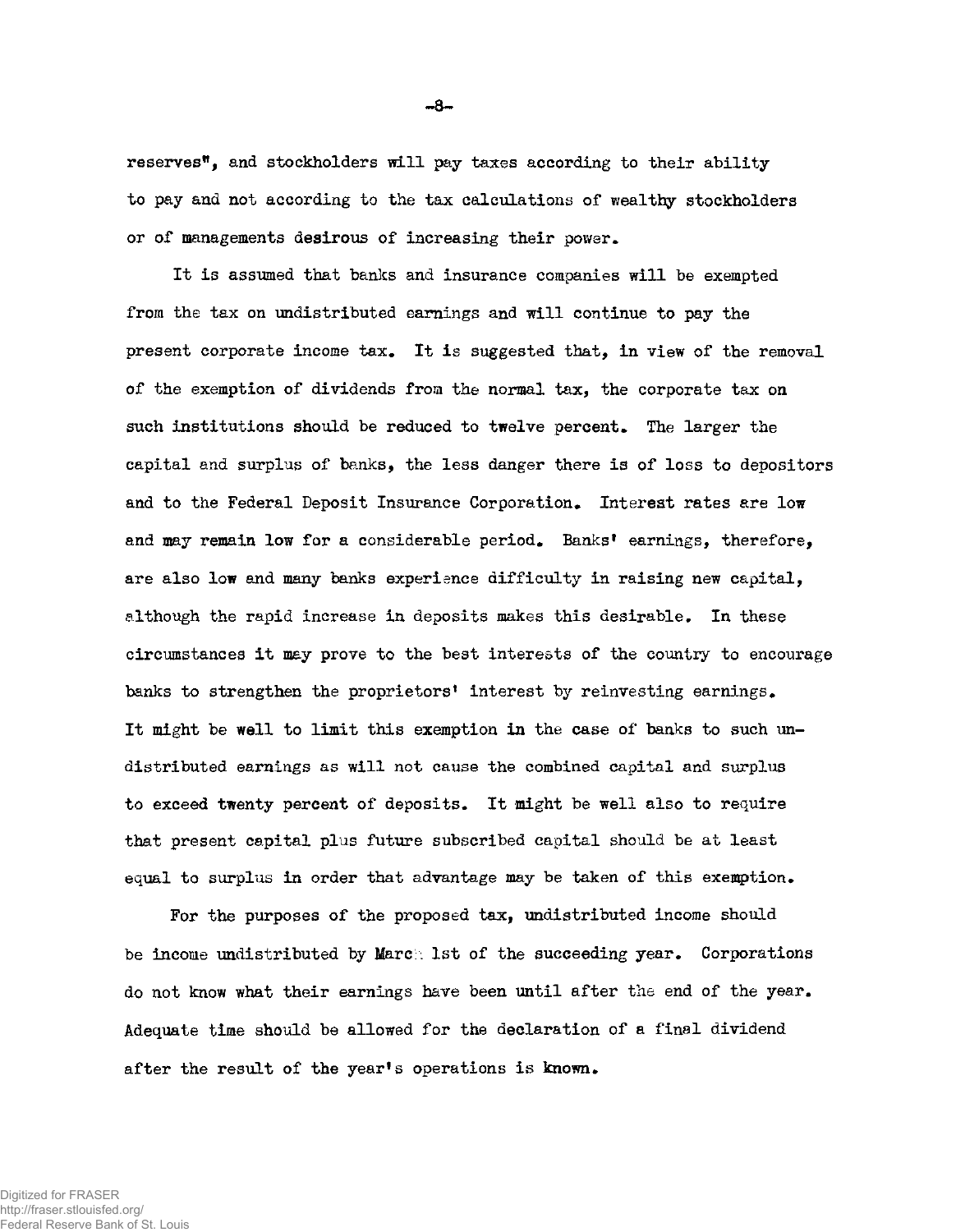#### **Tentative**

# **DETAILS OF TAX ON UNDISTRIBUTED EARNINGS OF CORPORATIONS, ADMINISTRATION PROPOSAL AND CHAIRMAN ECCLES<sup>1</sup> SUGGESTED MODIFICATION ON BASIS OF 1956 INCOMES**

|                                                                         | Administration<br>proposal        | Chairman<br>Eccles                                              |
|-------------------------------------------------------------------------|-----------------------------------|-----------------------------------------------------------------|
|                                                                         | (Millions of dollars)             |                                                                 |
| Statutory net income<br>Add: capital stock tax, no longer               | 7,200                             | 7,200                                                           |
| deductible                                                              | 108                               | 108                                                             |
| dividends received                                                      | 1,000                             | 1,000                                                           |
|                                                                         | 8,308                             | 8,308                                                           |
| Deduct dividends paid, on basis of                                      |                                   |                                                                 |
| present law                                                             | 3,540                             | 3,540                                                           |
|                                                                         | 4,768                             | 4,768                                                           |
| Other deductions                                                        |                                   |                                                                 |
| Income taxes paid                                                       | none                              | 1/877                                                           |
| Exemption of banks and insurance                                        |                                   |                                                                 |
| companies                                                               | 100                               | 100                                                             |
| For amortization of funded debt,                                        |                                   |                                                                 |
| incurred prior to Jan. 1, 1936                                          | none                              | $1,000 (-1,200)$                                                |
| Payment of current debt incurred<br>prior to January 1, 1935            | none                              | $900 (-1, 300)$                                                 |
| Delinquent taxes paid                                                   | none                              | $100 (-200)$                                                    |
| Total, other deductions                                                 | 100                               | $2,977 - (3,677)$                                               |
|                                                                         |                                   |                                                                 |
| Undistributed earnings subject to tax,<br>if no further distribution of |                                   |                                                                 |
| dividends                                                               | 4,668                             | $1,791 (-1,091)$                                                |
| Net tax rate percent                                                    | $33 \frac{1}{3} - 35 \frac{2}{3}$ | $36 \frac{3}{ } - 50 \frac{(\text{maximum})}{(\text{maximum})}$ |
| Tax                                                                     | 1,556–1,634                       | 654-895 $4/$                                                    |
|                                                                         |                                   |                                                                 |

**1/ Computed at flat 12 percent rate.** 

**2/ Average rate of tax on further dividend distributions and undistributed earnings. Press reports indicate 55 1/3 percent; anticipated revenue results, 55 percent.** 

**5/ Average rate assuming 1/2 of corporation earnings distributed.** 

**4/ On basis of higher figure for undistributed earnings. For lower figure the revenue yield is 595-545 million dollars.**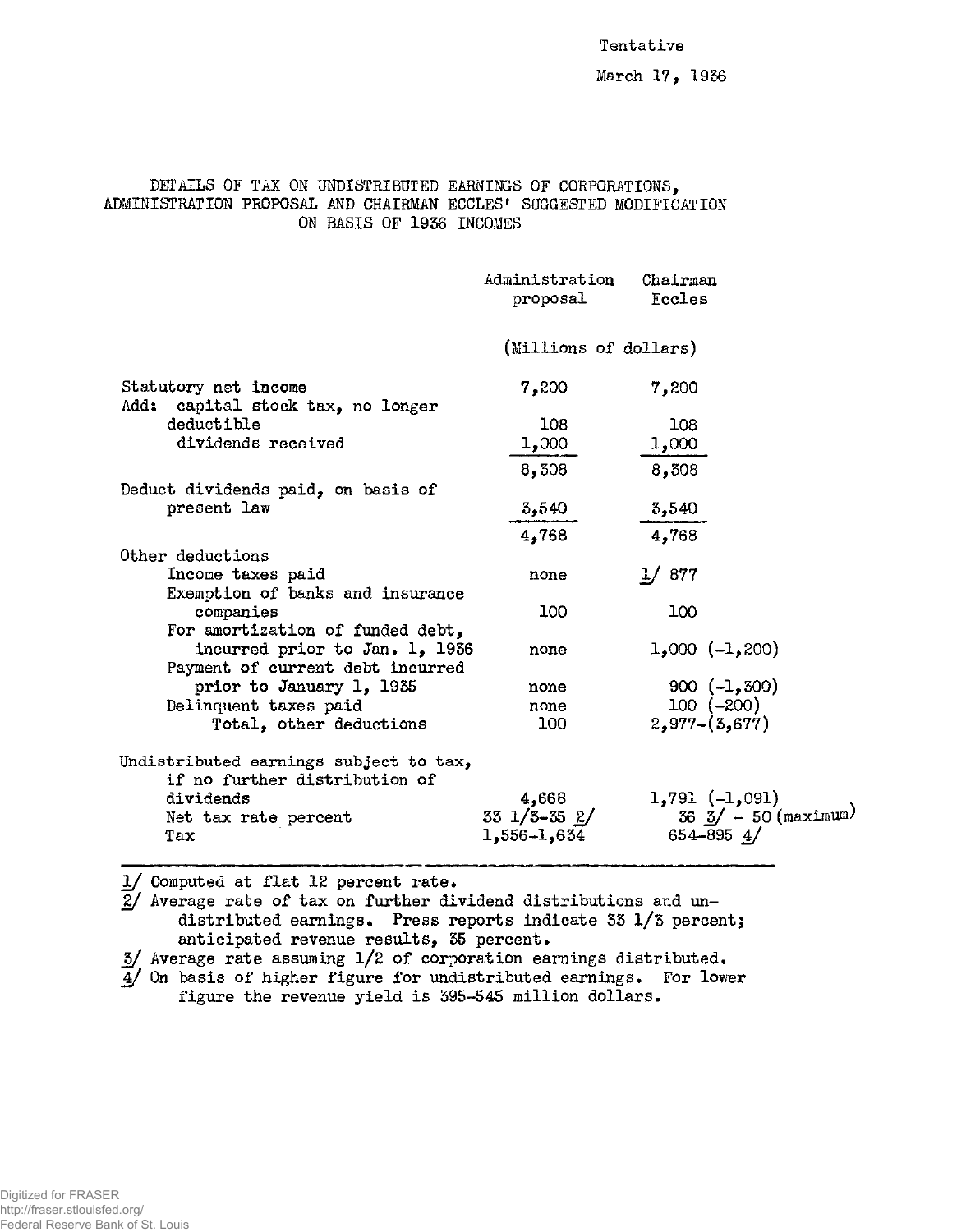**COMPARISON OF REVENUE EFFECT OF TAX CHANGES, ADMINISTRATION PROPOSALS AND CHAIRMAN ECCLES\* SUGGESTED MODIFICATIONS** 

**Administration Chairman Eccles** 

**(In millions of dollars)** 

| New taxes                     |             |                  |
|-------------------------------|-------------|------------------|
| Tax on undistributed earnings |             |                  |
| (including tax on further     |             |                  |
| distribution of dividends)    | 1,556-1,634 | $681 - 895$ 1/   |
| Normal tax on dividends       | 120         | 120              |
| Total revenue from new        |             |                  |
| taxes                         | 1,676-1,754 | $801 - 1,015$ 2/ |
|                               |             |                  |
| Taxes repealed or revised     |             |                  |
| Corporation income tax        | 950         | $73 \frac{3}{ }$ |
| Capital stock and excess      |             |                  |
| profits                       | 168         | 168              |
| Total revenue eliminated      | 1,118       | 241              |
| Additional revenue            | 558-646     | 560-774 4/       |
|                               |             |                  |

**1/ Figures on basis of lower estimate of undistributed earnings are 393-545 million dollars•** 

**2/ On basis of lower estimate 513-665 million dollars•** 

**3/ Revision in rate from graduated to flat 12 percent.** 

**4/ Figure on basis of lower estimate of undistributed earnings is 272-424 million dollars.**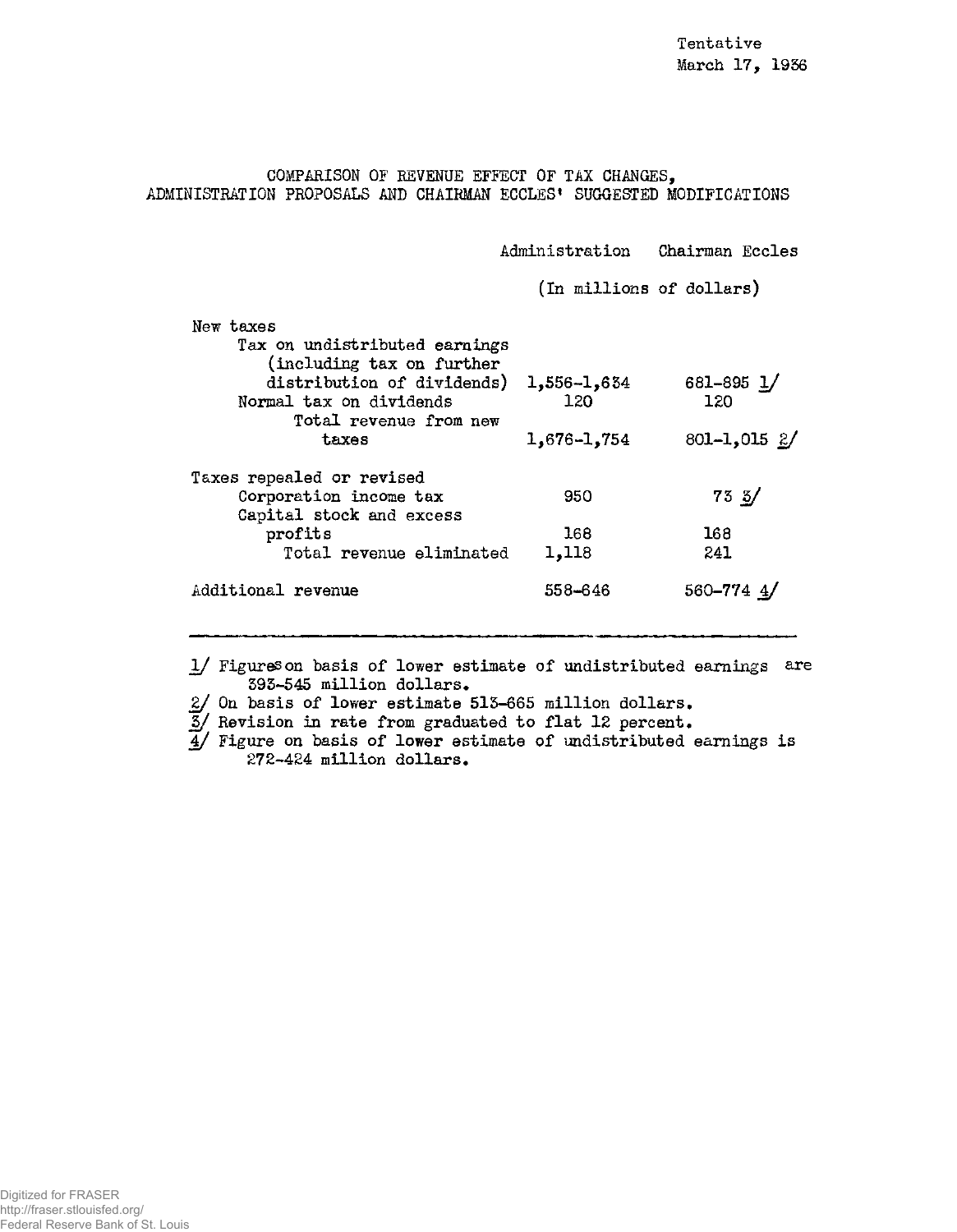### **EXAMPLES OF OPERATION OF DIFFERENT TYPES OF TAXES**

# A. Before the imposition of the proposed tax.

| Statutary net earnings \$1,000,000    |  |
|---------------------------------------|--|
| Present tax $(16\%)$ 160,000          |  |
| Net (after taxes). \$ 840,000         |  |
|                                       |  |
| Net available for common \$ $540.000$ |  |
| Dividends on common stock 270,000     |  |
| Undivided profits \$ 270,000          |  |

**Of net after taxes 67.9\$ is distributed.** 

**Of net available for common 50.0\$ is distributed.** 

## **B.** After the imposition of the proposed tax.

| Statutary net earnings \$1,000,000<br>Preferred Dividend requirements 500,000<br>Net available for common \$ 700,000<br>Common dividends. <u>270,000</u>                                                                           |
|------------------------------------------------------------------------------------------------------------------------------------------------------------------------------------------------------------------------------------|
| Amount undistributed (which is 43% of<br>statutary net earnings \$ 430,000                                                                                                                                                         |
| Proposed tax (approx. $36\%$ )<br>154,800<br>Net available for common (after payment of tax) 545,200                                                                                                                               |
| Of statutary net income 57% is distributed in<br>dividends.                                                                                                                                                                        |
| Of net available for common 38.6% is distributed<br>in dividends.                                                                                                                                                                  |
| Net result:                                                                                                                                                                                                                        |
| Treasury receives \$154,800 as contrasted with<br>\$160,000 at present from the corporations<br>and a possible \$10,000 additional from<br>individuals due to the removal of the<br>exemption of dividends from the normal<br>tax. |
| Common stockholders' equity \$700,000 - \$154,800 2545,200<br>as contrasted with \$540,000 at present.                                                                                                                             |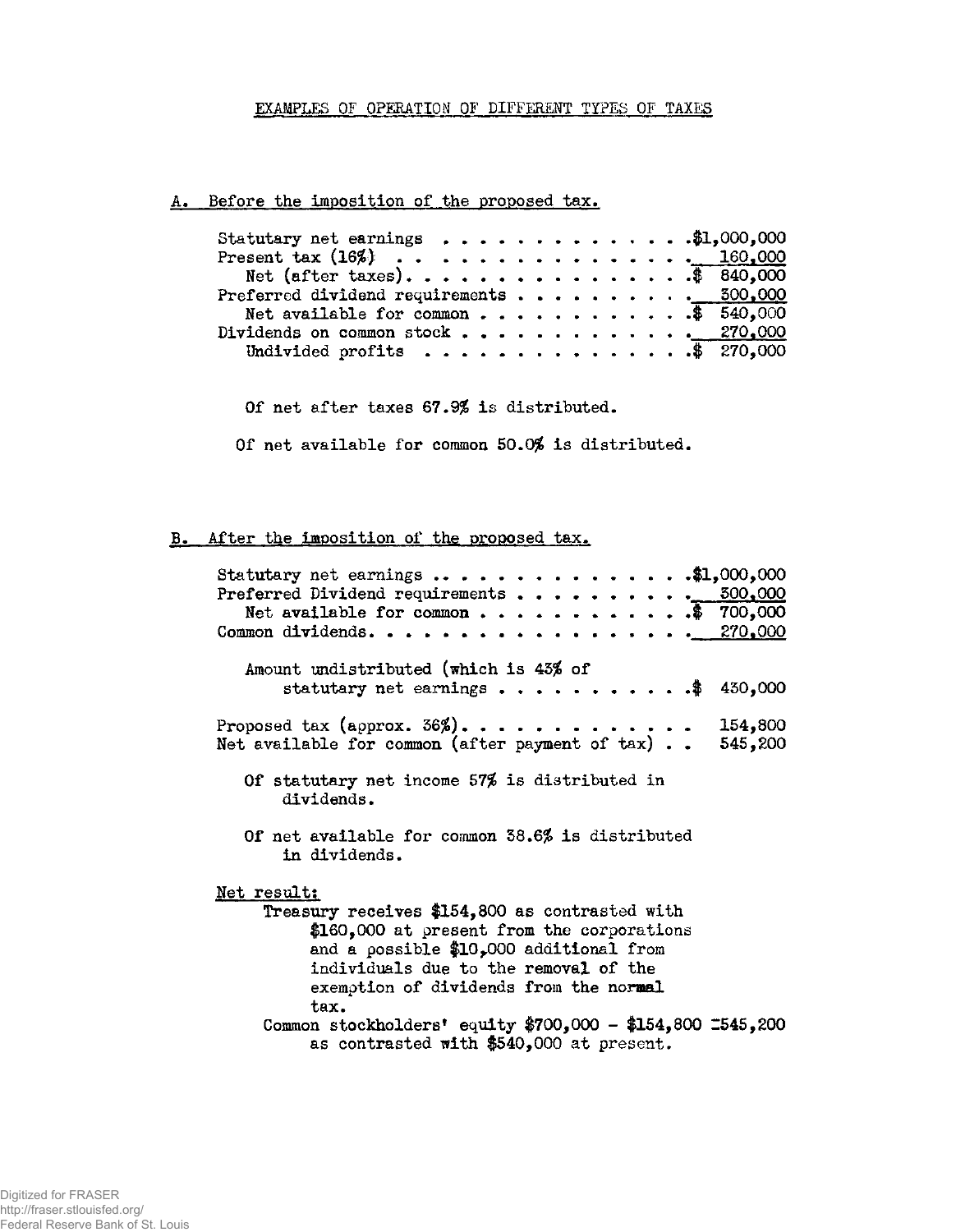C. Corporation disburses all income under proposed tax.

- **Common stockholders receive #700,000, which is #160,000 more than their equity earnings at present.**
- **D. A corporate tax of 12\$ and a tax of 50% on net after deduction**  of preferred dividend requirements.

**Statutary net income.** . . . . . . . . . . . . . . \$1,000,000 Corporate **tax 12%, .. , , , , , , , , , , , , , <u>, 120,000</u> | # 880,000 Preferred dividend requirements . . . . . . . . \$ 300,000 Net available for common ........ # 580,000 (as contrasted with #540,000 now) Dividend on Common. ..... . .1 270>000 Undivided profits • • . . . .\$ 310,000 (which is 53\$** 

**of net avail-**Tax 50% of \$310,000 . . . . . . . . . . . . . . \$ 155,000 able for common)

**Treasury receives from the corporation**  $$120,000 + $155,000 = $275,000$  (as contrasted with **#160,000 now)** 

**Stockholders<sup>1</sup> equity after payment of taxes** *Z* **#425,000 (as contrasted with #540,000 now)** 

**There will be a distinct inducement to distribute more earnings.** 

**E.** Same as D. except that all earnings are distributed.

**Treasury would receive #120,000 from the corporation and individual normal and surtax yields on #310,000 additional dividends.** 

**Stockholders<sup>1</sup> equity is #580,000 instead of #540,000.**